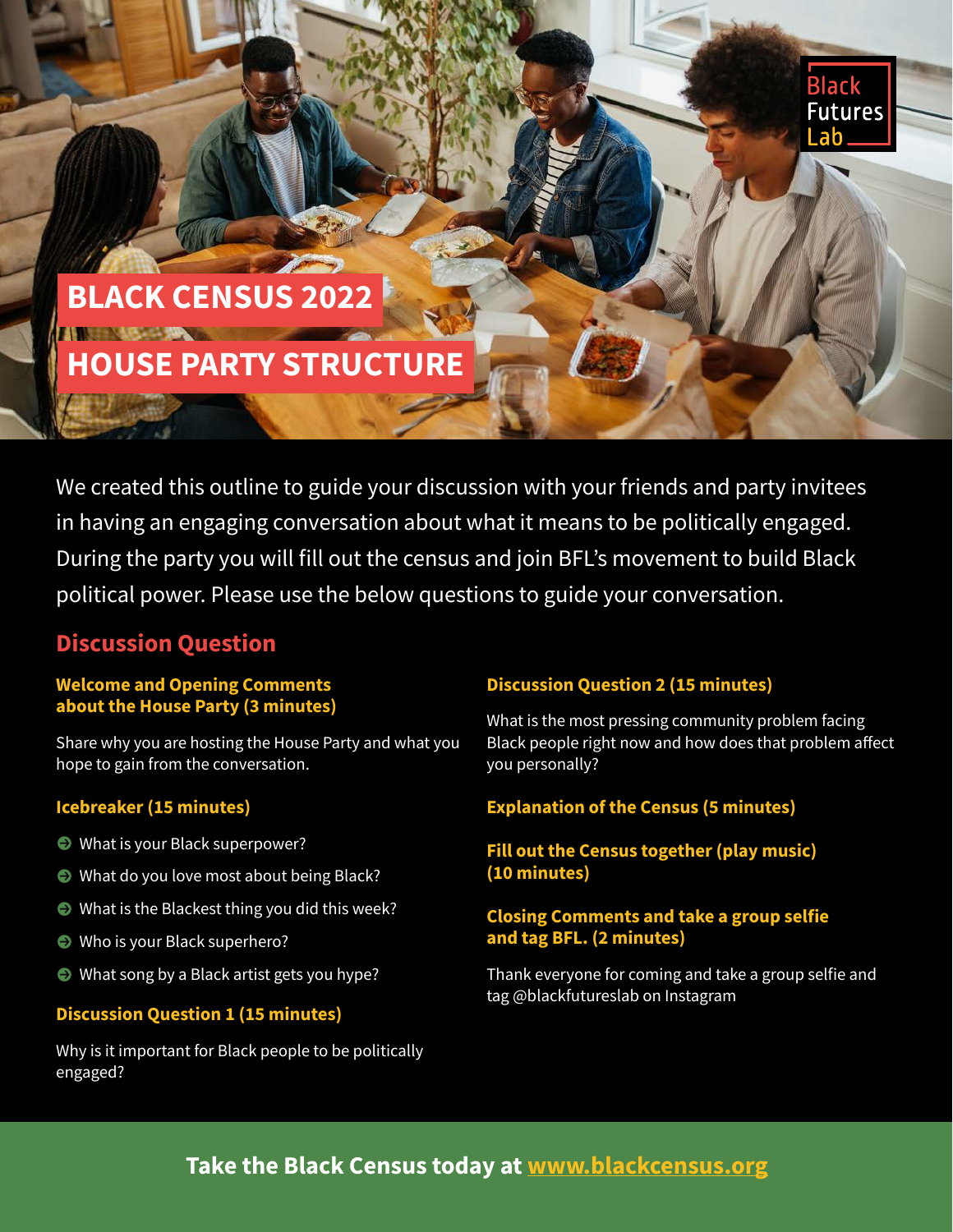## **Tips for House Meeting**

## **How to invite? (Sample Message)**

#### Hey, [Insert person's name here]

I am a volunteer with Black Futures Lab. We are an organization that builds Black political power so that Black people can win policy changes that makes our lives better and the communities we live in. One way we plan to win policy change is by listening to 200,000 Black people across this country to understand what we want. I would like to invite you to attend a house party I am having next week. At this party, I would love to learn more about what community problems you care about. Can you come?

#### **If someone asks more about what is happening at the event:**

- $\bullet$  There will be discussion questions that will allow the group to talk about the community problems they care about.
- $\bullet$  At the event I will also invite you to fill out a survey so your point of view can be added to the 200,000 plus Black people across this country. You will be a part of

### **Other tips:**

 $-\frac{1}{2}$  You can host these on Zoom or in person

- 
- $-\frac{1}{2}$  Use the outline to guide you, but feel free to put your own spin on it
- 
- $-\dot{\mathbb{Q}}$  Think through your own story/reason for being involved with BFL. People are more likely to join you in filling out the Census if they can connect with your passion for the work.



 $-\hat{\mathcal{O}}$  - As people fill out the census, don't share your answers to the survey. It is important that everyone answers the survey from their own point of view.

a historic movement that surveys more Black people than ever in history.

- **P** The meeting won't last longer than hour and your perspective will help our organization craft policy changes that could benefit Black commnuities for years to come. Will you join us?
- $-\frac{1}{2}$  If people have questions about BFL or the Black Census you can't answer, direct them to the organization. They can email [holla@blackfutureslab.org](mailto:holla@blackfutureslab.org)
- 
- $-\phi$  During the discussion, it important to listen and not comment on people's opinions. You want participants to feel comfortable and welcome sharing. It is not your job in the meeting to change someone's mind. You are gathering information.

## **Get Invovled**

If we're going to reach 200,000 Black people across the country, we need your help. You are connected to our communities, and we would appreciate your support. You can help us by:

● Use this QR code to share the Black Census with your friends and family



- **Host your own Census House Party**
- **[Contribute to this project](https://blackcensus.org/)**
- **[Contribute to the Black Futures Lab](https://cpasf.ourpowerbase.net/civicrm/contribute/transact?reset=1&id=45)**

## **Take the Black Census today at [www.blackcensus.org](https://blackcensus.org/)**